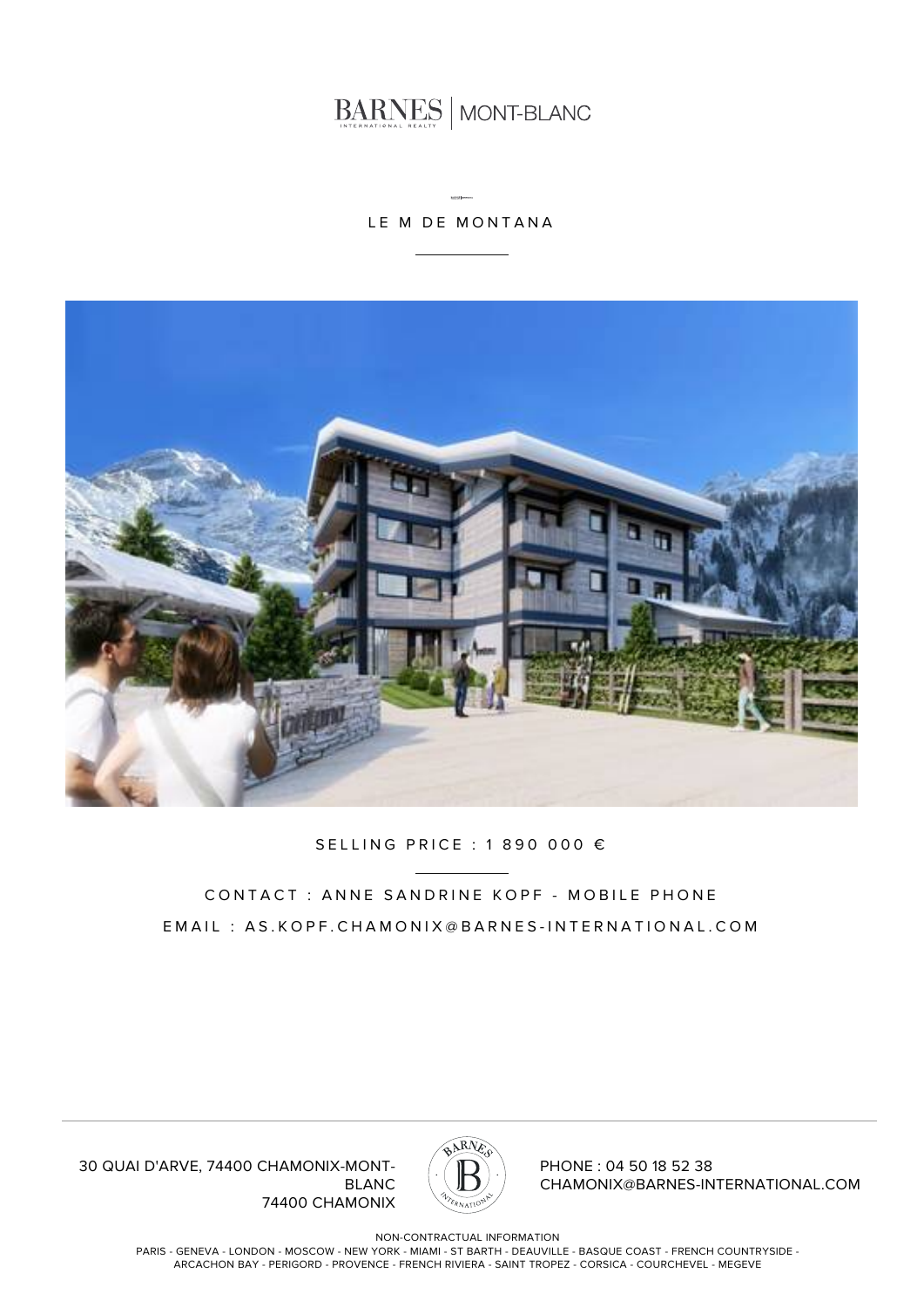

#### **DESCRIPTION**

Montana 3 is a 94m<sup>2</sup> habitable (161m<sup>2</sup> total) souplex apartment comprising on the ground floor of a vast living area with an open plan kitchen, and a lounge and dining room leading to a large terrace of more than 100m<sup>2</sup> and a garden with mont Blanc views, as well as a TV room, a bunk room, a bedroom and two bathrooms. On the lower floor, a master bedroom and a further ensuite bedroom as well as a relaxation area with sauna and a laundry which can also be accessed via the private garage. Private external parking place with charging station available by seperate negotiation (20 000€)

For further information, please contact us by telephone on +33 4 50 18 52 38

## CARACTÉRISTIQUES

| Number of lots: 12      | * Fees chargeable : Seller | Terms tenant loads : -     |
|-------------------------|----------------------------|----------------------------|
| Balcony Surface: -      | Elevator: Yes              | Swimming pool: No          |
| Land area $(m2)$ : -    | Bedrooms: 4                | Annual charges : -         |
| Type of property : Flat | $Fees: -$                  | Surface: $161 \text{ m}^2$ |

Price of the discounted value : - Monthly rent : -

30 QUAI D'ARVE, 74400 CHAMONIX-MONT-BLANC 74400 CHAMONIX



PHONE : 04 50 18 52 38 CHAMONIX@BARNES-INTERNATIONAL.COM

NON-CONTRACTUAL INFORMATION

PARIS - GENEVA - LONDON - MOSCOW - NEW YORK - MIAMI - ST BARTH - DEAUVILLE - BASQUE COAST - FRENCH COUNTRYSIDE - ARCACHON BAY - PERIGORD - PROVENCE - FRENCH RIVIERA - SAINT TROPEZ - CORSICA - COURCHEVEL - MEGEVE